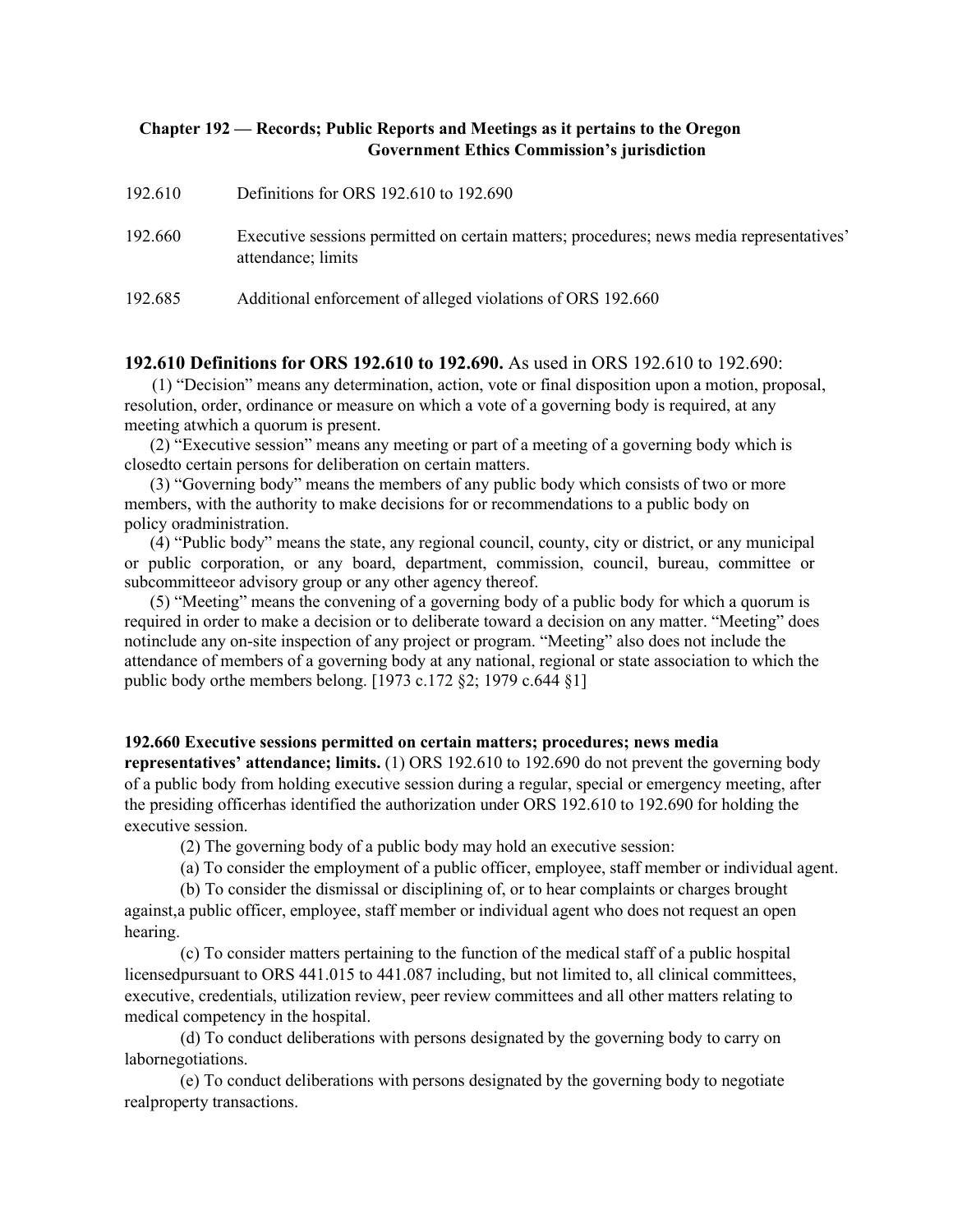(f) To consider information or records that are exempt by law from public inspection.

(g) To consider preliminary negotiations involving matters of trade or commerce in which thegoverning body is in competition with governing bodies in other states or nations.

(h) To consult with counsel concerning the legal rights and duties of a public body with regard tocurrent litigation or litigation likely to be filed.

(i) To review and evaluate the employment-related performance of the chief executive officer ofany public body, a public officer, employee or staff member who does not request an open hearing.

(j) To carry on negotiations under ORS chapter 293 with private persons or businesses regardingproposed acquisition, exchange or liquidation of public investments.

(k) To consider matters relating to school safety or a plan that responds to safety threats madetoward a school.

(L) If the governing body is a health professional regulatory board, to consider informationobtained as part of an investigation of licensee or applicant conduct.

(m) If the governing body is the State Landscape Architect Board, or an advisory committee to the board, to consider information obtained as part of an investigation of registrant or applicant conduct.

(n) To discuss information about review or approval of programs relating to the security of any ofthe following:

(A) A nuclear-powered thermal power plant or nuclear installation.

(B) Transportation of radioactive material derived from or destined for a nuclear-fueled thermalpower plant or nuclear installation.

(C) Generation, storage or conveyance of:

(i) Electricity;

(ii) Gas in liquefied or gaseous form;

(iii) Hazardous substances as defined in ORS  $453.005$  (7)(a), (b) and (d);

(iv) Petroleum products;

(v) Sewage; or

(vi) Water.

(D) Telecommunication systems, including cellular, wireless or radio systems.

(E) Data transmissions by whatever means provided.

(3) Labor negotiations shall be conducted in open meetings unless negotiators for both sides request that negotiations be conducted in executive session. Labor negotiations conducted in executivesession are not subject to the notification requirements of ORS 192.640.

(4) Representatives of the news media shall be allowed to attend executive sessions other than those held under subsection (2)(d) of this section relating to labor negotiations or executive session heldpursuant to ORS 332.061 (2) but the governing body may require that specified information be undisclosed.

(5) When a governing body convenes an executive session under subsection (2)(h) of this sectionrelating to conferring with counsel on current litigation or litigation likely to be filed, the governing bodyshall bar any member of the news media from attending the executive session if the member of the news media is a party to the litigation or is an employee, agent or contractor of a news media organization that is a party to the litigation.

(6) No executive session may be held for the purpose of taking any final action or making anyfinal decision.

(7) The exception granted by subsection  $(2)(a)$  of this section does not apply to:

(a) The filling of a vacancy in an elective office.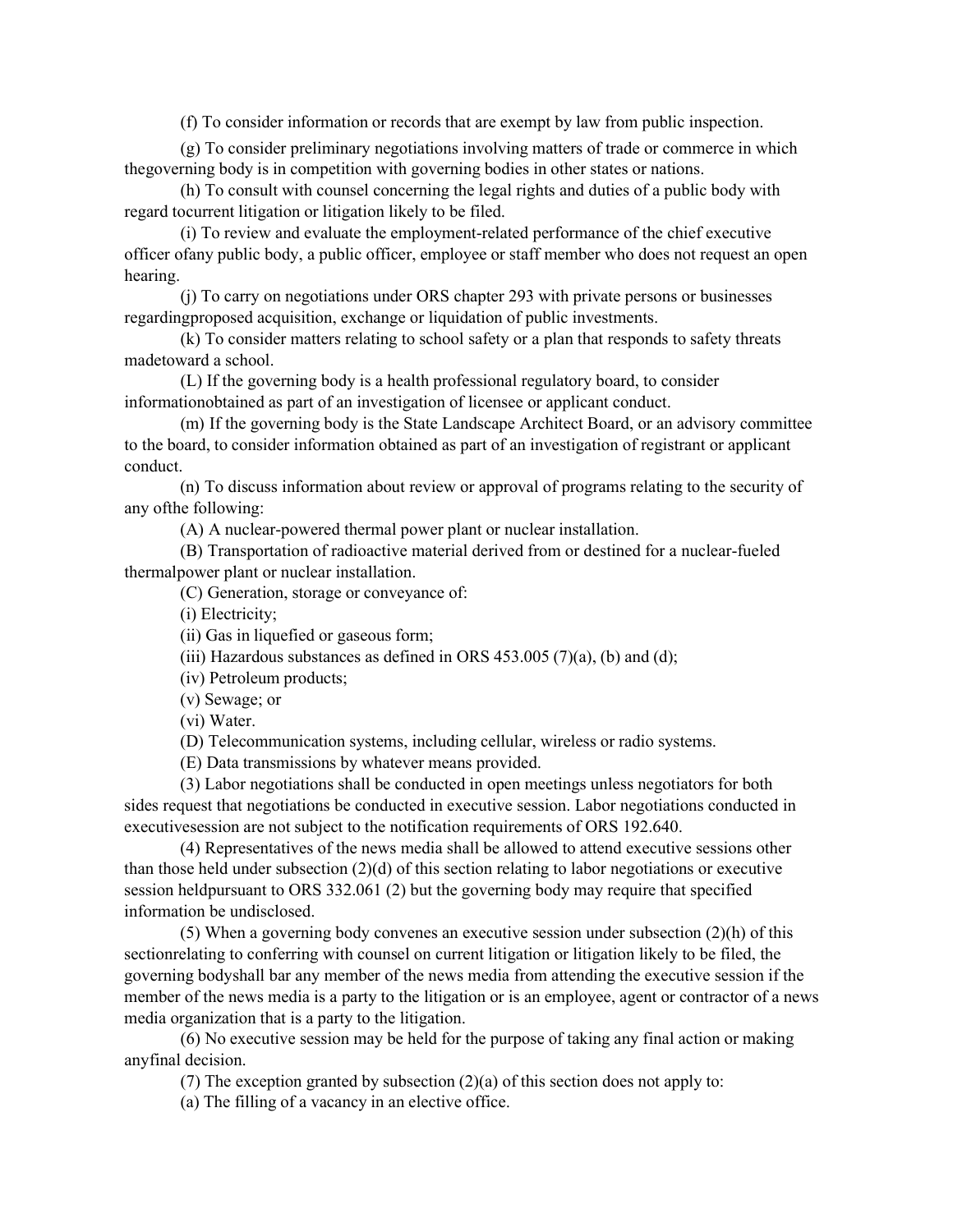(b) The filling of a vacancy on any public committee, commission or other advisory group.

(c) The consideration of general employment policies.

(d) The employment of the chief executive officer, other public officers, employees and staffmembers of a public body unless:

(A) The public body has advertised the vacancy;

(B) The public body has adopted regular hiring procedures;

(C) In the case of an officer, the public has had the opportunity to comment on the employment ofthe officer; and

(D) In the case of a chief executive officer, the governing body has adopted hiring standards, criteria and policy directives in meetings open to the public in which the public has had the opportunity tocomment on the standards, criteria and policy directives.

(8) A governing body may not use an executive session for purposes of evaluating a chief executive officer or other officer, employee or staff member to conduct a general evaluation of an agencygoal, objective or operation or any directive to personnel concerning agency goals, objectives, operationsor programs.

(9) Notwithstanding subsections (2) and (6) of this section and ORS 192.650:

(a) ORS 676.175 governs the public disclosure of minutes, transcripts or recordings relating to the substance and disposition of licensee or applicant conduct investigated by a health professional regulatoryboard.

(b) ORS 671.338 governs the public disclosure of minutes, transcripts or recordings relating tothe substance and disposition of registrant or applicant conduct investigated by the State Landscape Architect Board or an advisory committee to the board.

(10) Any person may submit to the Oregon Government Ethics Commission:

(a) A written request for the commission to issue and public a commission advisory opinion under ORS 244.280 on the application of this section to any actual or hypothetical circumstance;

(b) A written request for the executive director of the Oregon Government Ethics Commission to issue and public a staff advisory opinion under ORS 244.282 on the application of this section to any actual or hypothetical circumstance; or

(c) A written or oral request for the executive director or other staff of the commission to issue written or oral staff advice under ORS 244.284 on the application of this section to any actual or hypothetical circumstance.

(11) Notwithstanding ORS 244.290, the Oregon Government Ethics Commission may not adopt rules that establish what entities are considered representatives of the news media that are entitled to attend executive sessions under subsection (4) of this section. [1973 c.172 §6; 1975 c.664 §2; 1979 c.644

§5; 1981 c.302 §1; 1983 c.453 §1; 1985 c.657 §2; 1995 c.779 §1; 1997 c.173 §1; 1997 c.594 §1; 1997 c.791 §9; 2001 c.950 §10; 2003 c.524 §4; 2005 c.22 §134; 2007 c.602 §11; 2009 c.792 §32; 2015 c.421 §2; 2015 c.666 §3; 2018 c.50 §11; 2021 c.264 §4]

## **192.685 Additional enforcement of alleged violations of ORS 192.660.** (1)

NotwithstandingORS 192.680, complaints of violations of ORS 192.660 alleged to have been committed by public officials may be made to the Oregon Government Ethics Commission for review and investigation as provided by ORS 244.260 and for possible imposition of civil penalties as provided by ORS 244.350.